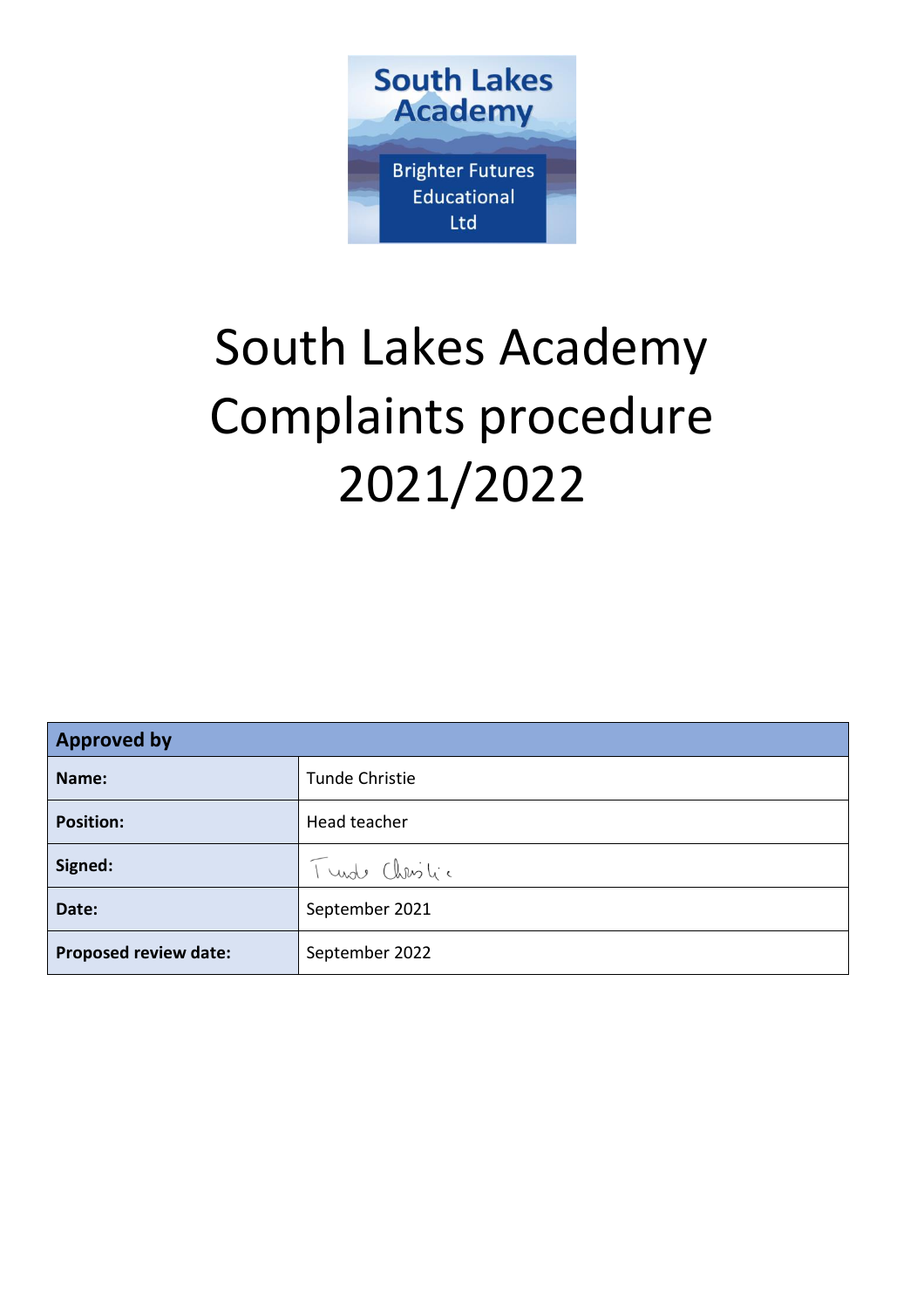# **Introduction**

All schools under paragraph 7, Schedule to the Education (Independent School Standards)(England) regulations 2010/ Available at: [http://www.legislation.gov.uk/uksi/2010/1997/pdfs/uksi\\_20101997\\_en.pdf](http://www.legislation.gov.uk/uksi/2010/1997/pdfs/uksi_20101997_en.pdf) are required to publish a written complaints procedure which parents can request. South Lakes Academy recognises that the vast majority of complaints and concerned can be resolved informally.

A Complaint can be brought by a parent of a registered child or young person at the school, a person who has been provided with a service or a facility at the school or any third party who may have cause to complain about the school. This procedure refers to this person as the 'complainant' and refers to South Lakes Academy as the 'School'. At any point during the complaints procedure the complainant is welcome to bring a family member or friend for support. All complaints will be kept confidential and stored securely in school. To date South Lakes Academy has received no complaints, this is something we are extremely proud of, however recognise that this may not always be the case. We want our students and parents/carers to understand that:

- 1. It is important that the complainant feels able to raise concerns and complaints with members of staff without the need to raise them formally, this can either be done in person, telephone, email or writing.
- 2. If the complainant feels unclear as to whether they wish to make a formal complaint or not, they may want a preliminary discussion about an issue to ask questions or express an opinion about an issue to help to decide whether he or she wishes to take it further
- 3. A concern or unresolved problem becomes a complaint only when the complainant believes that the school has acted wrongly in some significant decision, action or failure to take action
- 4. Once a complaint has been made it can be resolved or withdrawn at any stage
- 5. South Lakes Academy nominates Michelle Christie as Deputy Head of Centre, to have the responsibility for the operation and management of the school complaints procedure.

#### **Special Circumstances**

Any complaint or other notice that suggests that a child has been at risk of significant harm through violence, emotional abuse, sexual interference or neglect may be referred without further notice to Children's Social Care and/or to the social services authority for the area in which the child lives. This is outlined in the South Lakes Academy Child Protection Policy. If a social services authority decided to investigate a situation this may postpone or supersede investigation by the head of centre.

## **Other Solutions to Complaints**

If an issue can be resolved through a legal appeal it will not be considered as a formal complaint. The key areas are admissions decisions, certain decisions relating to a statutory assessment of special educational needs and decisions to permanently exclude a child.

In addition, Issues relating to child protection investigations, whistleblowing, staff grievance and disciplinary procedures and complaints provided by other providers who may use the building fall outside the scope of this procedure. In the majority of cases, these issues are covered by separate policies.

## **Dealing with Concerns Informally**

- 1) The complainant should discuss their concern with an appropriate member of staff. An appointment may need to be made.
- 2) The complainant should be able to bring a friend to any discussion
- 3) The staff member dealing with the concern should make sure that the complainant is clear what action (if any) has been agreed
- 4) This part of the process should be completed quickly and concluded in writing with appropriate detail
- 5) If no satisfactory solution has been found to the informal complaint, the complainant should be informed that they will need to decide if they would like to make a formal complaint in writing to Michelle Christie (Deputy Head of Centre). To assist in this process a complaint form can be provided (Appendix 1)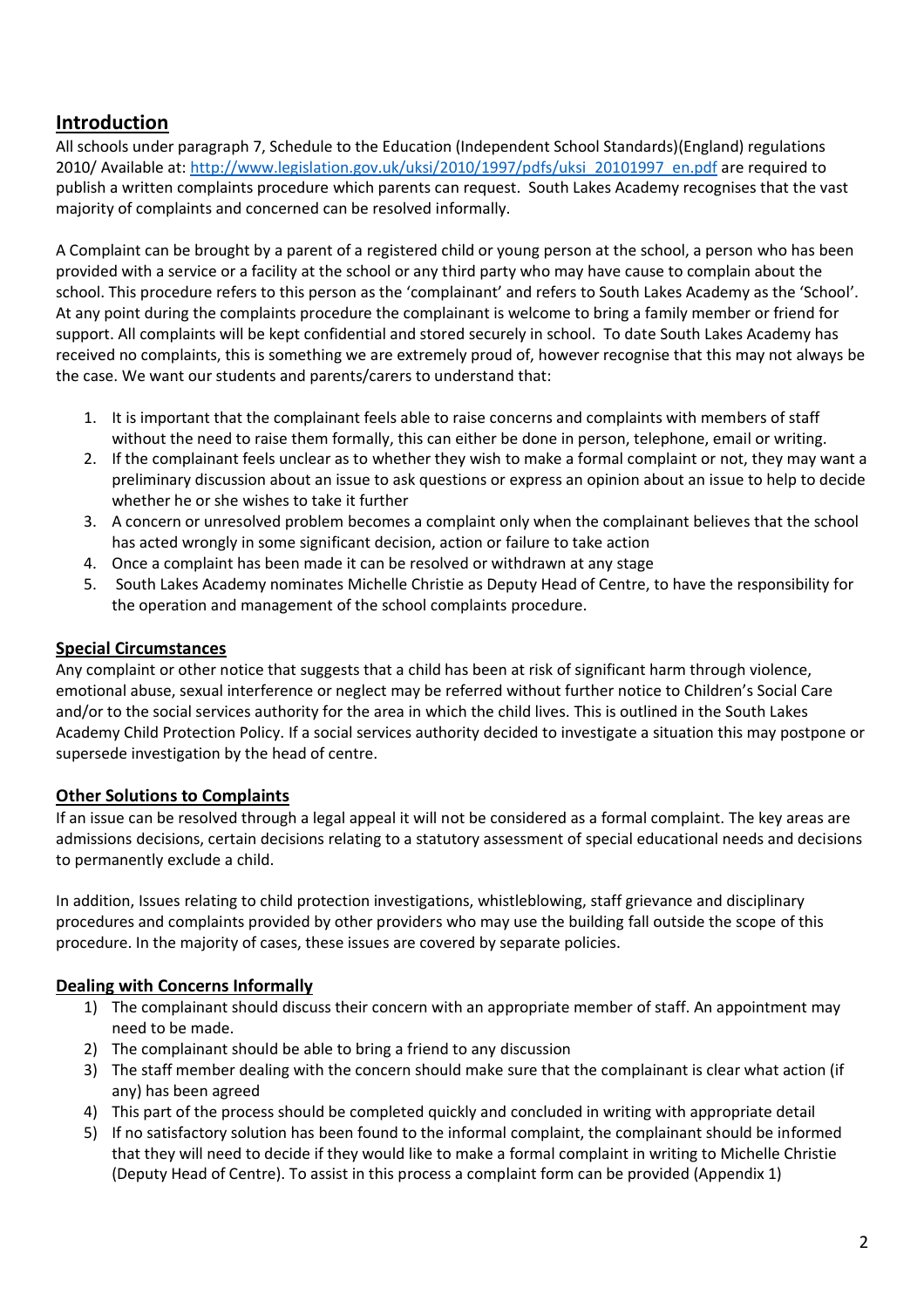## **Formal Complaints**

**Stage 1**

- 1) The Deputy Head of Centre will acknowledge the complaint in writing. In some cases, she will have already been involved in looking at the issue, however, it may also be the first time she will have been involved.
- 2) The Deputy Head of Centre will then offer to meet with the complainant to discuss the issue and to supplement any information previously provided
- 3) If the complaint is against another staff member, the deputy head of centre will have a discussion with the staff member against whom the complaint has been made.
- 4) If necessary, the deputy head of centre will interview any potential witness and take statements from those involved
- 5) She will keep written records of meetings, telephone conversations and other documentation.
- 6) Once all the relevant facts have been established, the deputy head of centre will produce a written response to the complainant. This may be following on from a meeting to discuss or resolve the matter before confirming the outcome in writing. This written response will include a full explanation of the decision and the reasons for it. It will also include what action the school will take to resolve the complaint and what the complainant should do if they are not satisfied with the outcome – write a letter within 15 days of receiving the outcome letter to the head of centre.

Stage 1 should be completed within 15 school days, however, in more complex cases this may not be possible. If it is likely to take longer than the 15 days, then the deputy head of centre will write to the complainant to explain this and to give them a revised target date.

#### **South Lakes Academy will not pay financial compensation as a response to complaints, though may spend money on a relevant educational purpose, for example, paying a fee for a repeat examination**.

#### **Stage 2 – Consideration by the head of centre**

If the complainant wishes to take the matter further, then they should write to the head of centre within 15 school days of receiving the outcome from stage one. The head of centre will then write a letter of acknowledgement to the complainant within five school days of receiving the complaint.

- 1) If the complaint was investigated during stage one, the result of the investigation will have been passed to the head of centre for them to read and understand the case.
- 2) The complainant will be invited to attend a meeting with the head of centre, whereby the complainant will have the opportunity to explain their grievances and the head of centre will have the opportunity to explain the reasons for the decisions made.
- 3) The head of centre will consider the complaint again along with all of the evidence presented and reach a decision on the complaint.
- 4) A letter informing the complainant of the outcome of the head of centres decision will be sent within 15 school days for the meeting.

#### **Stage 3**

In exceptional circumstances when a complaint cannot be resolved in a satisfactory manner an individual panel will be approached to assess the nature of the complaint. Any written evidence will be circulated to all parties before a hearing. In most cases if the complainant is still not satisfied, he or she would be asked to put the complaint in writing formally for the consideration of the independent panel.

At this stage the complaint may well be different from the original complaint lodged, as it would include dissatisfaction with the previous management of the original complaint.

This community of the three named individuals, one from the local authority, one from the teaching profession and a parent advisor would be delegated the power to make a final decision on the complaint on behalf of South Lakes Academy. Members of this committee would have no previous involvement with case. The named panel are:

Andy Cunliff, Safeguarding and Pastoral Support Leader (leader of panel)

Steven Whitehouse, Youth Engagement Officer

Mrs Amy Wheatley, Parent Advisor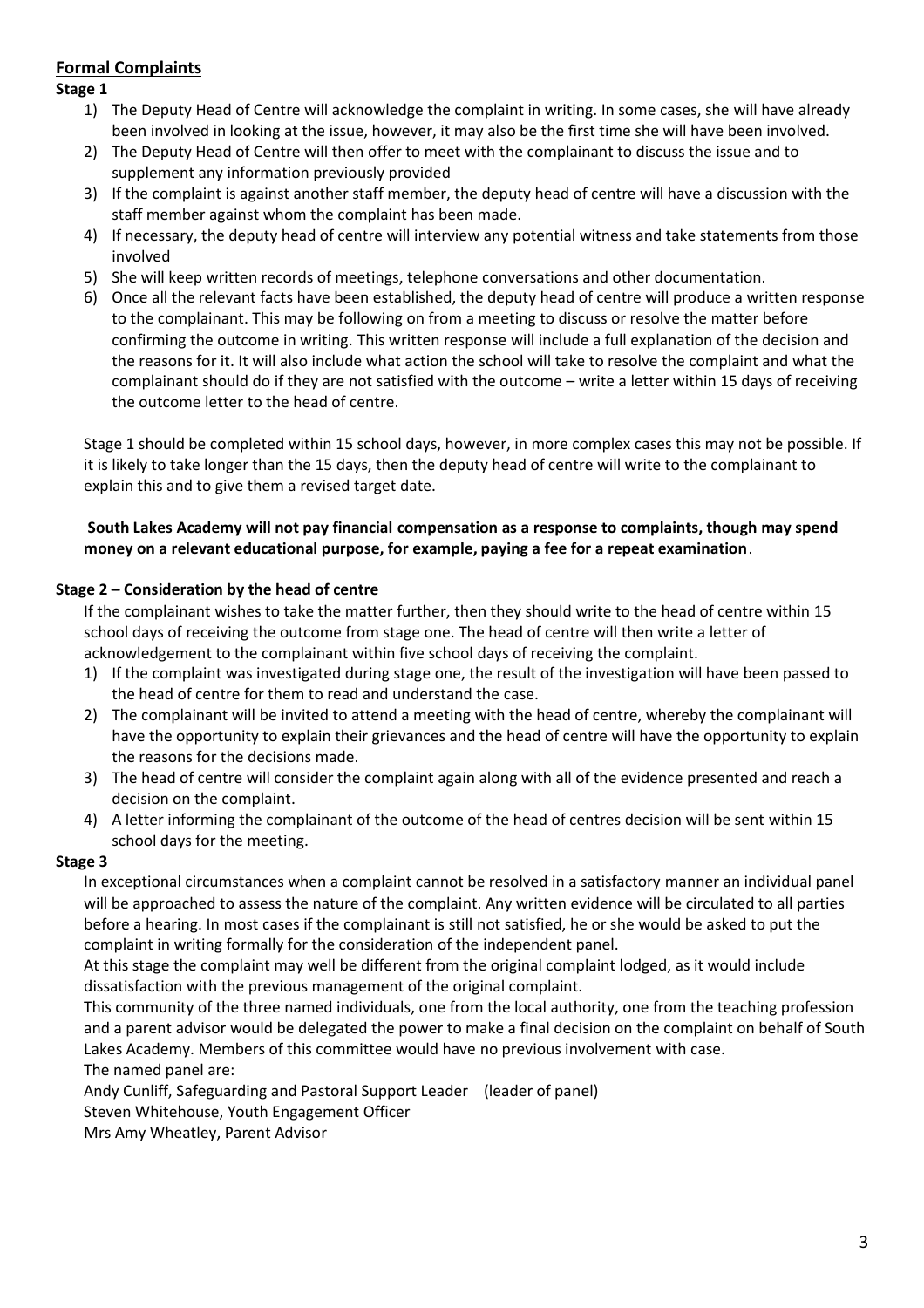This would mean that if the individual investigated a complaint at stage 2 they would be excluded from being on the committee at this stage, as would any individual if they had undertaken the investigation on behalf of South Lakes Academy. Although the committee's primary function is to decide on the merits or otherwise of the complaints, the panel will also play an important role in attempting a resolution of the complaint even at this stage. The panel would receive written evidence from the complainant on the complaint and from the Proprietor on what action has been taken to resolve the complaint. The outcome of any investigation by the Education Department will be submitted as part of the evidence either by the Proprietor or by the complainant. A suggested procedure is set out below:

- Introduction by Mr AC
- Complainant makes statement of complaint and outcome sought
- Questions to complainant by committee and Proprietor
- All parties hear and question witnesses called by complainant
- Proprietor makes statement
- Questions to Proprietor by committee and complainant
- All parties hear and question witnesses called by Proprietor
- Proprietor makes final statement
- Complainant makes final statement

The head of panel (Mr AC) reaches decision on whether the complaint is upheld or rejected and may call for certain action to be taken by the school or the parent and may make recommendations so that another instance of such type will be minimised if not totally eradicated. All findings will be reported and all individuals given a hard copy/and or electronic copy of any reports or recommendations that have been made. Any correspondence, statements and records of complaints will be kept confidential. Once this decision is reached it is final. Once a decision has been made a copy of the outcome will be sent to the complainant and to the person to whom the complaint is directed at. A copy of all complaints will be kept in a confidential file at south Lakes Academy. Up-todate there have been no complaints made.

#### **Taking the Matter Further**

If the complainant is still unhappy with the way in which South Lakes Academy has dealt with the complaint, they may be able to approach the Secretary of State, Department for Education (DfE) to intervene. The Secretary of State has a duty to consider all complaints raised, however, will only intervene where the Head of Centre has acted unlawfully or unreasonably and it is practical to do so.

The Gov.UK Website has information on how to complain about a school. For further information, please visit <http://www.education.go.uk/schools/leadership/schoolperformance/b00212240/making-complaint-school>

#### **Malicious, Persistent or Unreasonable Complaints**

There may be occasions when despite all stages of the procedure having been followed, the complainant will still be dissatisfied. If the complainant tries to reopen the same issue, the head of centre can inform the complainant in writing that the procedure has been exhausted and that the matter is now closed. If there is need to do so following Malicious complaints, then South Lakes Academy will consider taking further action against the complainant.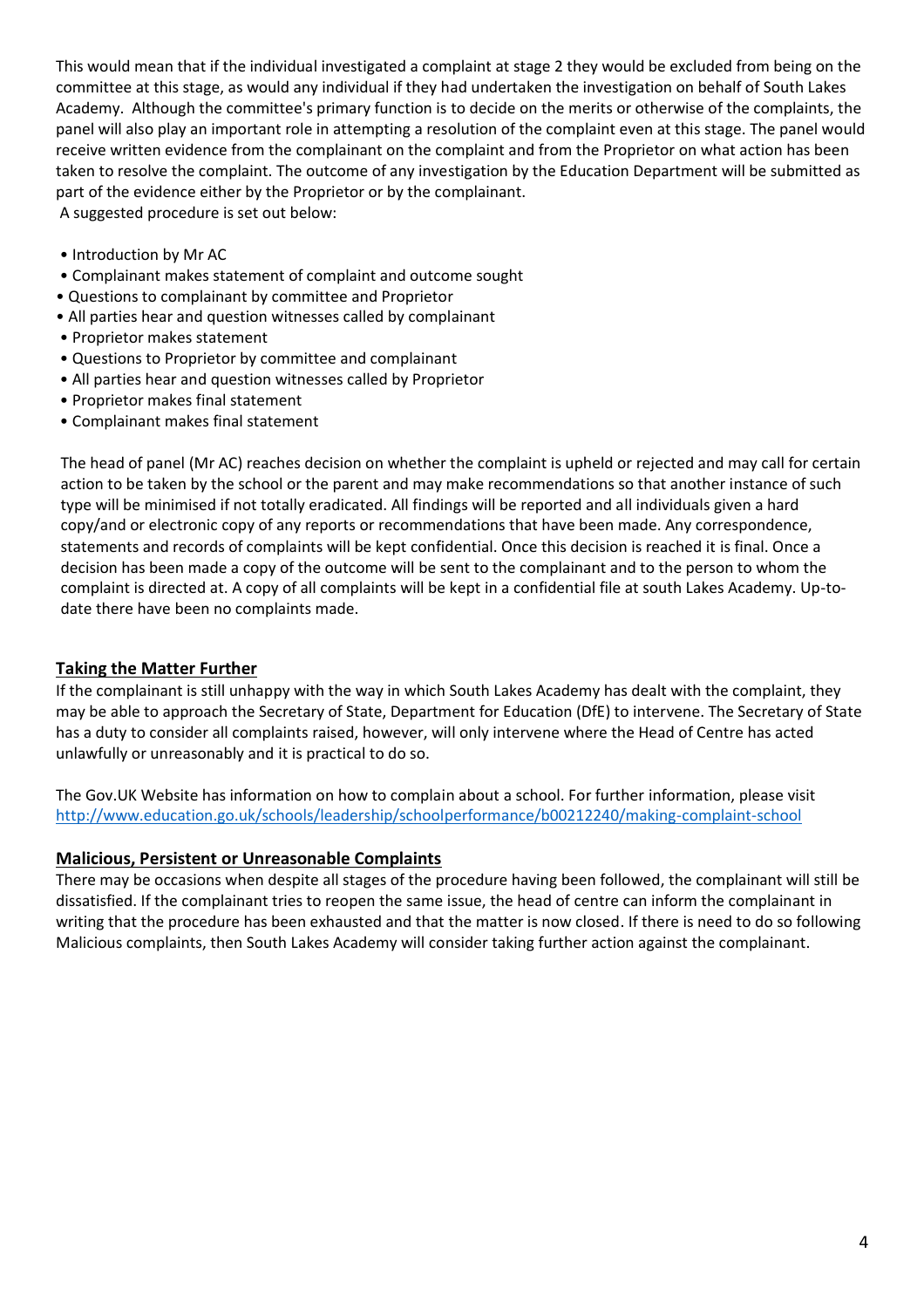#### **Appendix A – South Lakes Academy Complaints form**

If you have tried unsuccessfully to resolve your complaint and wish to take the matter further, please complete this form and send it to Michelle Christie – Deputy Head of Centre. (if your complaint is regarding the Deputy Head of Centre you will need to send the form to Tunde Christie – Head of Centre.

| Address:                                                                          |  |
|-----------------------------------------------------------------------------------|--|
|                                                                                   |  |
|                                                                                   |  |
|                                                                                   |  |
| Telephone<br>Home:                                                                |  |
| Numbers:<br>Day:<br>Mobile:                                                       |  |
|                                                                                   |  |
| Name of Child:                                                                    |  |
| Date of Birth:                                                                    |  |
|                                                                                   |  |
| What is your complaint about and how can we resolve it?                           |  |
|                                                                                   |  |
|                                                                                   |  |
|                                                                                   |  |
|                                                                                   |  |
|                                                                                   |  |
|                                                                                   |  |
|                                                                                   |  |
|                                                                                   |  |
|                                                                                   |  |
|                                                                                   |  |
|                                                                                   |  |
|                                                                                   |  |
|                                                                                   |  |
| Continue on a separate sheet as necessary                                         |  |
| When did you discuss your concern/complaint with the appropriate member of staff? |  |
|                                                                                   |  |
|                                                                                   |  |
|                                                                                   |  |
|                                                                                   |  |
|                                                                                   |  |
|                                                                                   |  |
|                                                                                   |  |
|                                                                                   |  |